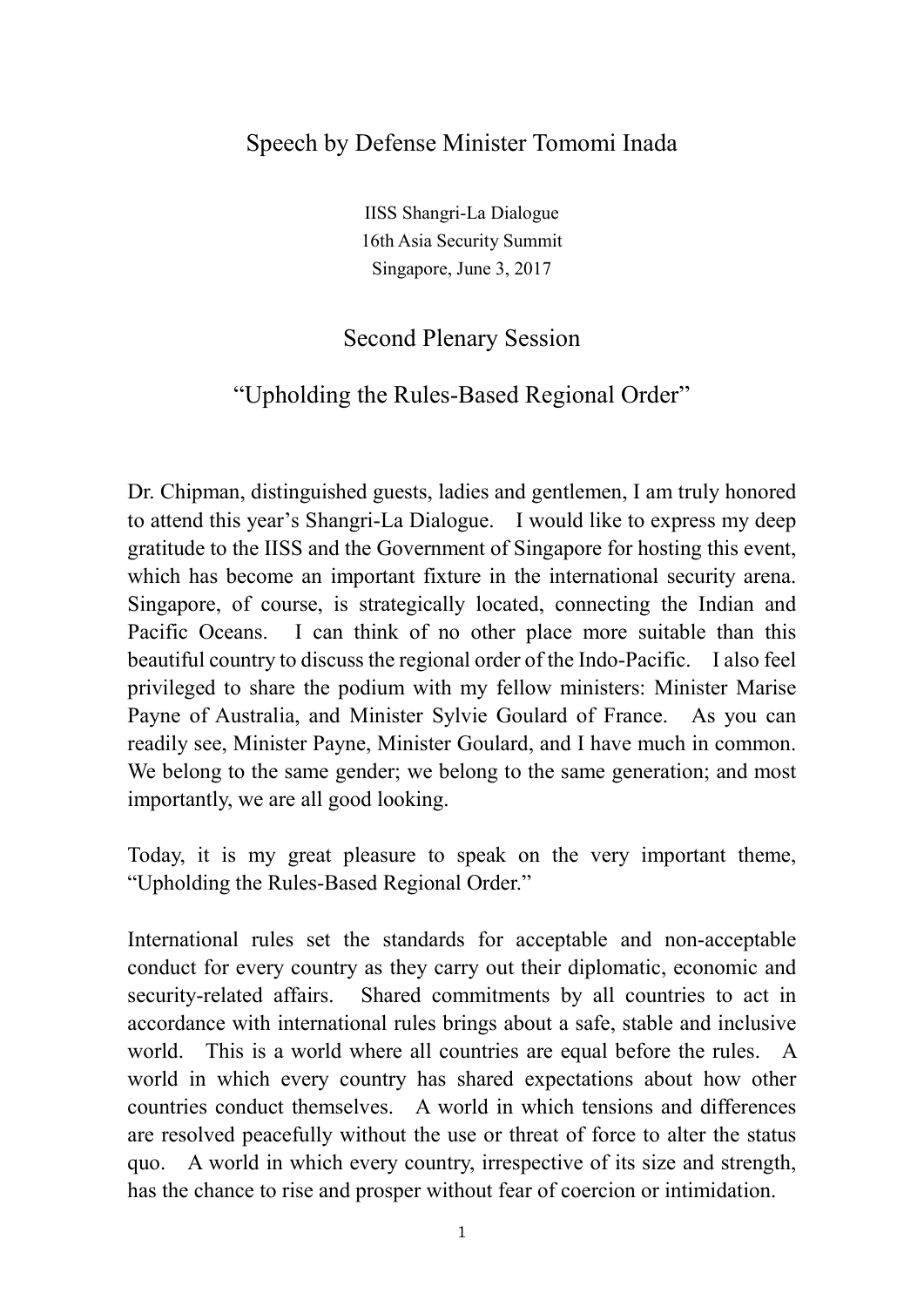To be sure, international rules must adapt and evolve in order to stay relevant to changing circumstances, but not in a parochial, disruptive, disorderly way. No country benefits from forcefully altering the prevailing rules-based order. It is particularly unwise and counter-productive for a country to upend the rules-based order from which that country has accrued enormous benefits. Surely it would be unreasonable for a country to seek to undermine the order that has provided for a stable strategic environment: an environment that has enabled that very country to develop its economy and advance the well-being of its people.

The 2007 ASEAN Charter states that one of the purposes of ASEAN is to "enhance good governance and the rule of law" and that one of ASEAN's principles is to uphold international law. ASEAN indeed plays an essential role in sustaining the rules-based international order. It is encouraging to see that ASEAN is further strengthening its unity under the ASEAN Community Vision 2025. We welcome and support the joint maritime patrolling efforts by regional countries in the Malacca Strait and the Sulu Sea, which represent their commitment to protect international rules to ensure security and continued prosperity.

Japan, too, is committed to the rule of law domestically and a rules-based order internationally. We are with those countries that endeavor to uphold a rules-based international order. Japan has promoted practical cooperation with partners under the banner of proactive contribution to peace. In dealing with challenges to the rules-based order, the Abe administration has not been a passive onlooker. Last year, the Legislation for Peace and Security came into effect in Japan. The purpose of the Legislation is not only to maintain the peace and security of Japan, but also to contribute even more proactively to the peace and stability of the international community. Japan has shown its resolve to uphold the order through our action, and I promise that Japan will continue this endeavor.

The United States is a long-time Pacific power. The ongoing presence of the United States in the Indo-Pacific continues to undergird the rules-based order of the region. We welcome U.S. policy to strengthen its position in the Indo-Pacific. The robust, long-standing Japan-U.S. alliance now functions as a public good that contributes to the peace and stability of the region. As exemplified by frequent summit and ministerial meetings between Japan and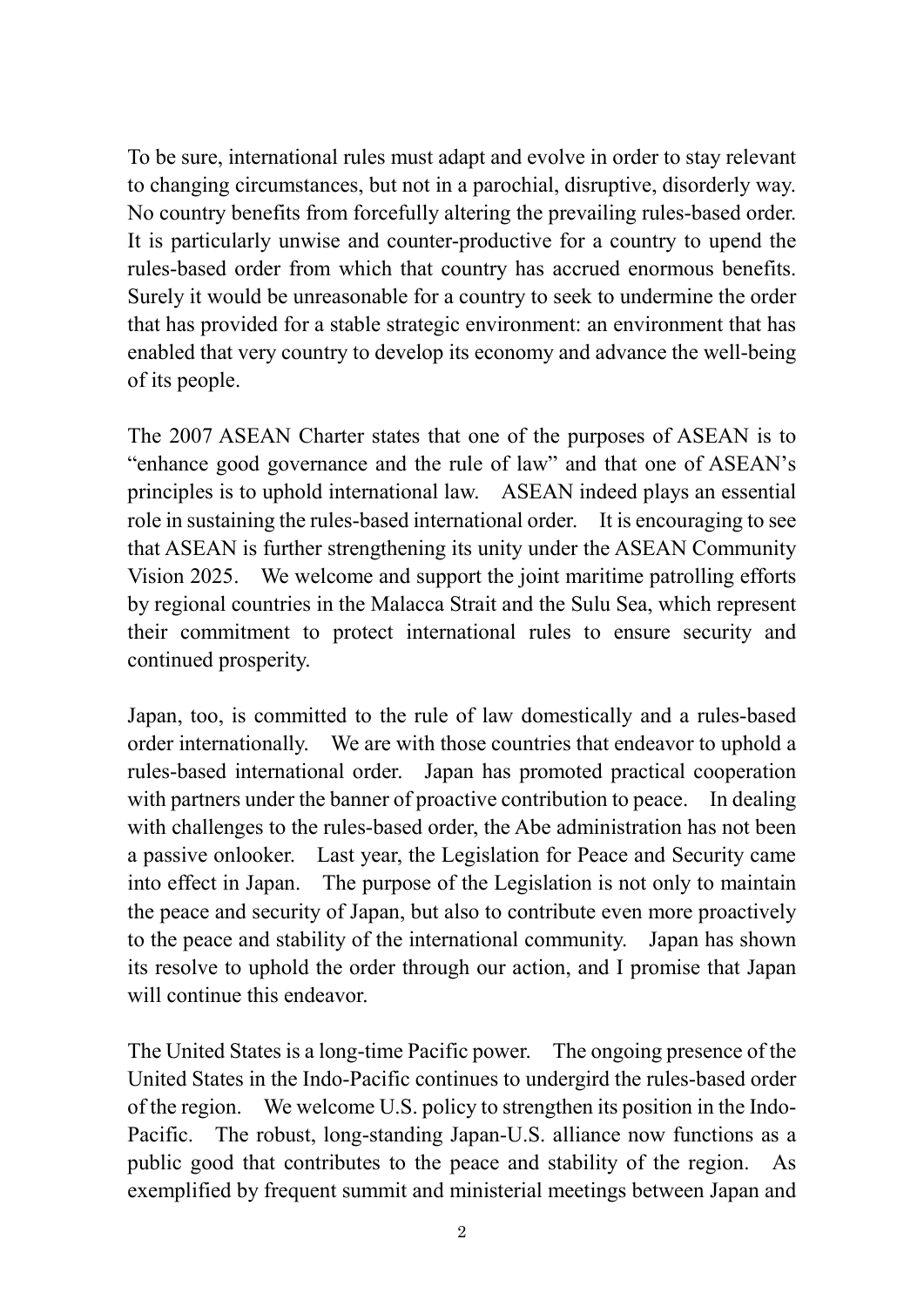the United States, the Japan-U.S. alliance continues to grow stronger under the U.S. administration of President Donald Trump. As Defense Minister, I will continue to work closely with U.S. Secretary of Defense James Mattis for even closer bilateral defense cooperation.

While many regional stakeholders strive to uphold the rules-based order in the Indo-Pacific, challenges come from many corners.

An urgent challenge is North Korea's nuclear and ballistic missile development. In defiance of warnings from the international community, and against the series of legally binding United Nations Security Council resolutions, North Korea has engaged in multiple nuclear tests. North Korea also continues to conduct ballistic missile launches, improving the ability to operate its ballistic missile forces. The security threats North Korea poses to the region and beyond have now entered a new stage.

To address North Korea's threats, the Japan-U.S. alliance is further deepening cooperation and coordination. The United States is making clear through both words and deeds that "all options are on the table." I strongly support the U.S. position. Japan and the Republic of Korea are also promoting security cooperation through various measures including trilateral training with the United States. We must stand shoulder-to-shoulder to intensify pressure on North Korea through full, thorough and sustained implementation of all relevant UN resolutions. I urge North Korea to abandon its nuclear and ballistic missile programs in a complete, verifiable and irreversible manner. North Korea must cease its provocative actions and abide by its international obligations and commitments.

In the East and South China Seas, we continue to witness unprovoked, unilateral attempts to alter the status quo based on assertions incompatible with existing international norms. In the East China Sea, government ships of a certain country continue to make periodic incursions into Japanese territorial waters. Regarding the South China Sea, the final award was rendered in the arbitration between the Philippines and China in July 2016. Despite the fact that this award is binding on both parties, the construction of outposts in the South China Sea and their use for military purposes continues. I am deeply concerned about the situation. The international community has an enormous stake in ensuring the freedom of navigation and overflight in the South China Sea. The Indo-Pacific region also faces threats emanating from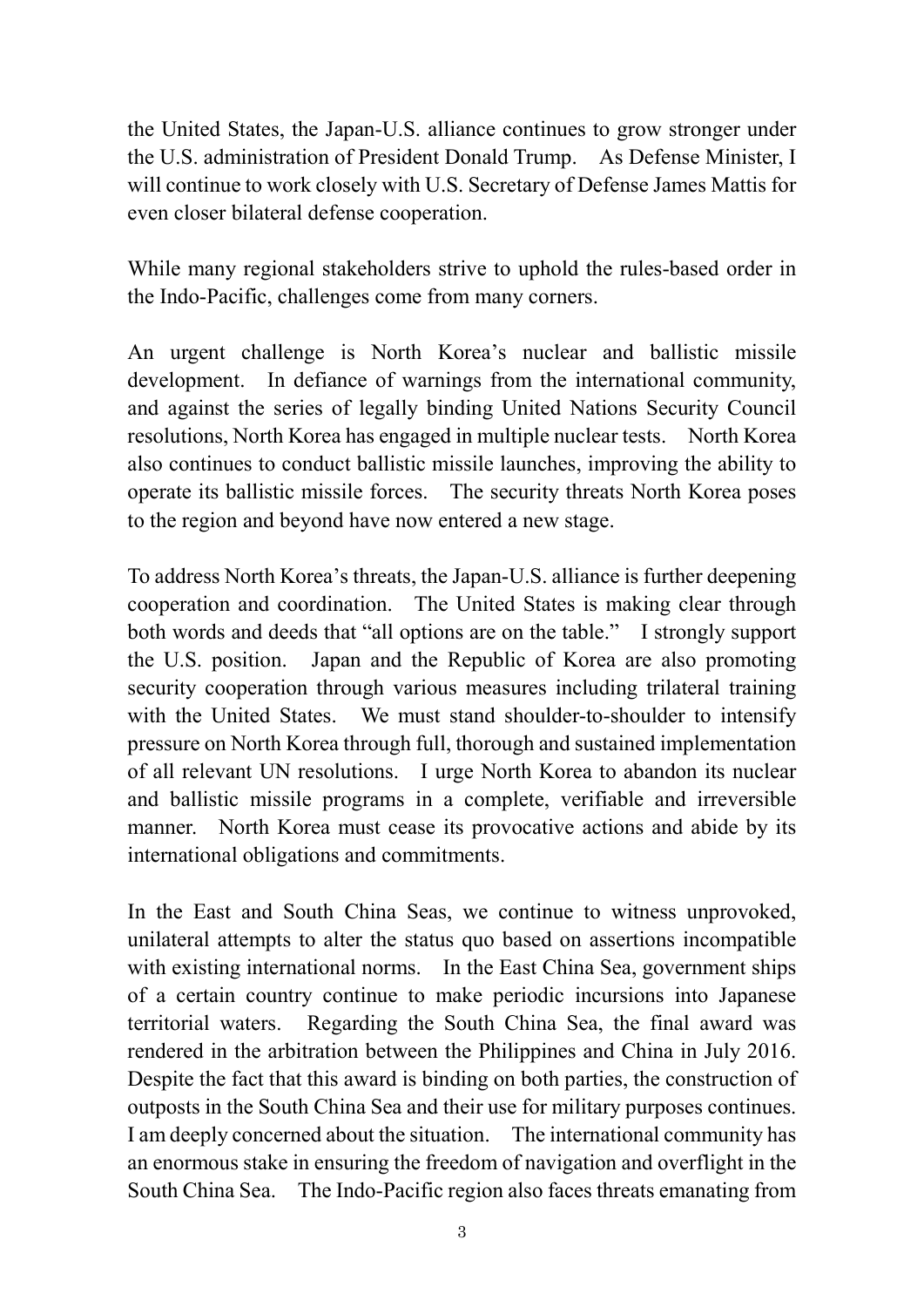terrorism, piracy, illegal migration and cyber-attacks.

In short, the rules-based regional order is under challenge. International rules and the order they underpin are not self-sustaining. Without the conscious, continued efforts of all nations and cooperation among them to validate these rules, they will hollow out. There is no room for complacency. If we are to seek peace and prosperity, we need to summon our resolve. We should not allow parochial pursuit of short-term gain to prevail at the expense of our long-term, shared interests. Now is the time to form a scrum to protect the rules-based order. In doing so, I believe that solidarity is the key.

To provide for stronger solidarity, I would posit that three "C"s are in order: Confidence building, Capacity building and Combined effort. The first "C" is confidence building. This is a prerequisite for more practical cooperation that contributes to solidarity among countries. States of this region have engaged in confidence building, but we should continue our efforts to achieve even greater trust and confidence. We should encourage, for example, enhancing the networks among the region's uniformed personnel, civilian officials and academic researchers.

The second "C" is capacity building. Capacity building cooperation leads to stronger solidarity through the improvement of the region's overall capability in the security arena, thereby expanding the horizon of practical cooperation among countries in the region. As part of Japan's whole-ofgovernment efforts, Japan's Ministry of Defense has enhanced capacity building cooperation with ASEAN partners on a wide range of capability areas. These areas include: the promotion of international law, maritime security, and humanitarian assistance and disaster relief. In November 2016, we announced the "Vientiane Vision," which represents a comprehensive and transparent picture of Japan's defense cooperation with ASEAN. In accordance with the Vientiane Vision, we will continue capacity building cooperation with our ASEAN partners, and fully support ASEAN's efforts to promote its centrality and unity.

The third "C" is combined effort. The shared experience of working together is the best stimulus for solidarity, and the Abe administration is promoting practical cooperation with regional partners. Japan and the United States conduct joint cruise training in the South China Sea and other places. I would like to reiterate my support for Freedom of Navigation